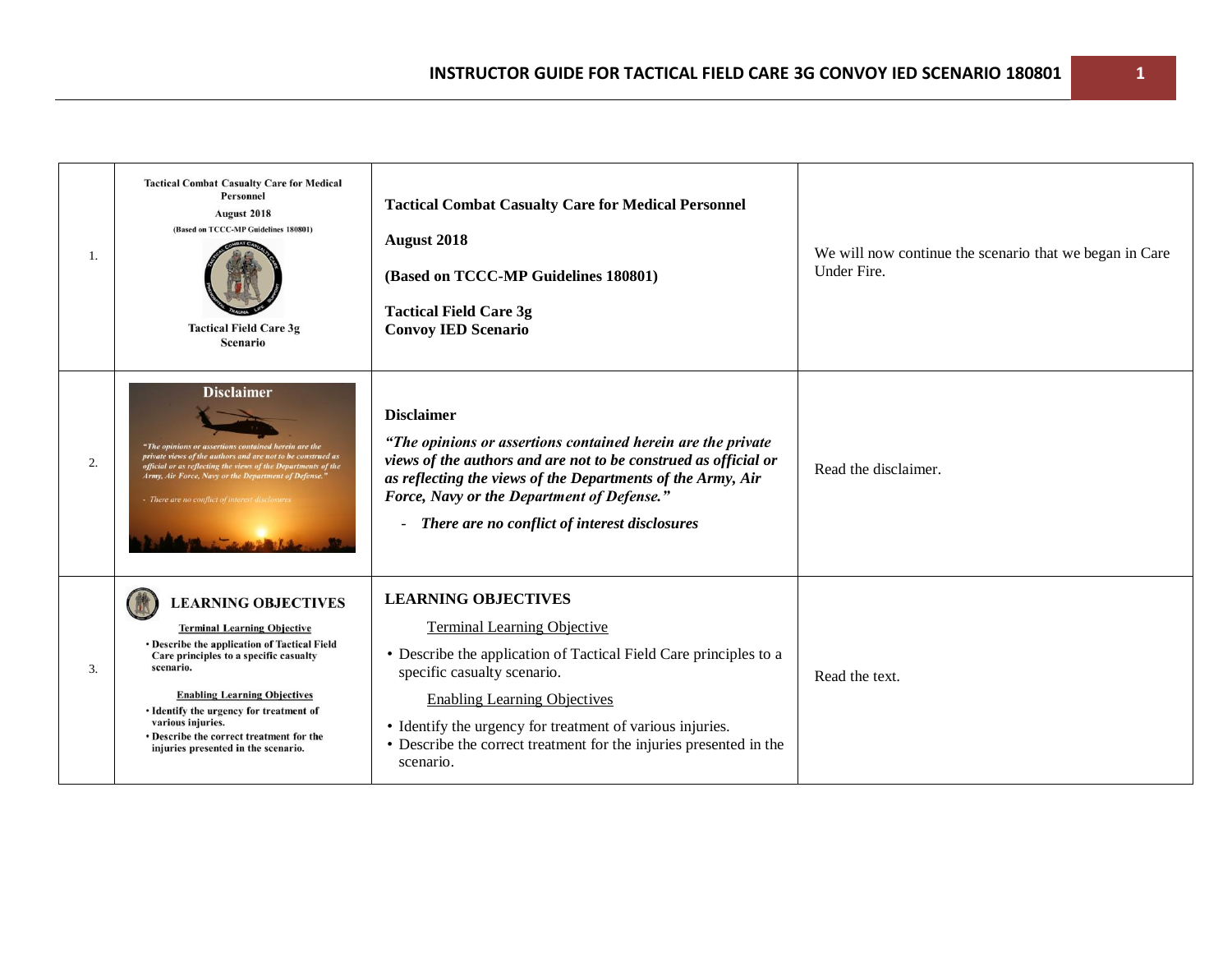| 4. | <b>Convoy IED Scenario</b><br>• Recap from Care Under Fire:<br>• Your last medical decision during Care<br>Under Fire:<br>- Placed tourniquet on left stump<br>• You moved the casualty behind cover and<br>returned fire.<br>• You provided an update to your mission<br>commander.                                                                                                                                       | <b>Convoy IED Scenario</b><br>• Recap from Care Under Fire:<br>• Your last medical decision during Care Under Fire:<br>- Placed tourniquet on left stump<br>• You moved the casualty behind cover and returned fire.<br>• You provided an update to your mission commander.                                                                                                                                            | $OK$ – let's go back to our scenario that we started in Care<br>Under Fire.<br>Your element was in a five-vehicle convoy moving through<br>a small Iraqi village when a command-detonated IED<br>exploded under the second vehicle. The person next to you<br>sustained bilateral mid-thigh amputations.<br>He had heavy arterial bleeding from the left stump, and the<br>right stump was only mildly oozing blood.<br>Read text in this slide. |
|----|----------------------------------------------------------------------------------------------------------------------------------------------------------------------------------------------------------------------------------------------------------------------------------------------------------------------------------------------------------------------------------------------------------------------------|------------------------------------------------------------------------------------------------------------------------------------------------------------------------------------------------------------------------------------------------------------------------------------------------------------------------------------------------------------------------------------------------------------------------|--------------------------------------------------------------------------------------------------------------------------------------------------------------------------------------------------------------------------------------------------------------------------------------------------------------------------------------------------------------------------------------------------------------------------------------------------|
| 5. | <b>Convoy IED Scenario</b><br>Assumptions in discussing TFC in this<br>scenario:<br>• Effective hostile fire has been suppressed.<br>• Team Leader has established a security perimeter.<br>• Pre-designated HLZ for helicopter evacuation is<br>15 minutes away.<br>• Flying time to the hospital is 30 minutes.<br>• Ground evacuation time is 3 hours.<br>Enemy threat to helicopter at HLZ estimated to<br>be minimal. | <b>Convoy IED Scenario</b><br>Assumptions in discussing TFC in this scenario:<br>• Effective hostile fire has been suppressed.<br>• Team Leader has directed that the unit will move.<br>• Pre-designated HLZ for helicopter evacuation is 15 minutes<br>away.<br>• Flying time to the hospital is 30 minutes.<br>• Ground evacuation time is 3 hours.<br>• Enemy threat to helicopter at HLZ estimated to be minimal. | Read the text.<br>$HLZ$ = helicopter landing zone                                                                                                                                                                                                                                                                                                                                                                                                |
| 6. | <b>Convoy IED Scenario</b><br>Next decision (Command Element)?<br>• How to evacuate the casualty?<br>-Helicopter<br>• Longer time delay for ground evacuation.<br>• Enemy threat at the HLZ is acceptable.                                                                                                                                                                                                                 | <b>Convoy IED Scenario</b><br>Next decision (Command Element)?<br>• How to evacuate casualty?<br>-Helicopter<br>• Longer time delay for ground evacuation<br>• Enemy threat at HLZ acceptable                                                                                                                                                                                                                          | Next decision?<br>CASEVAC by air is chosen because it is significantly faster<br>than ground CASEVAC in this scenario.                                                                                                                                                                                                                                                                                                                           |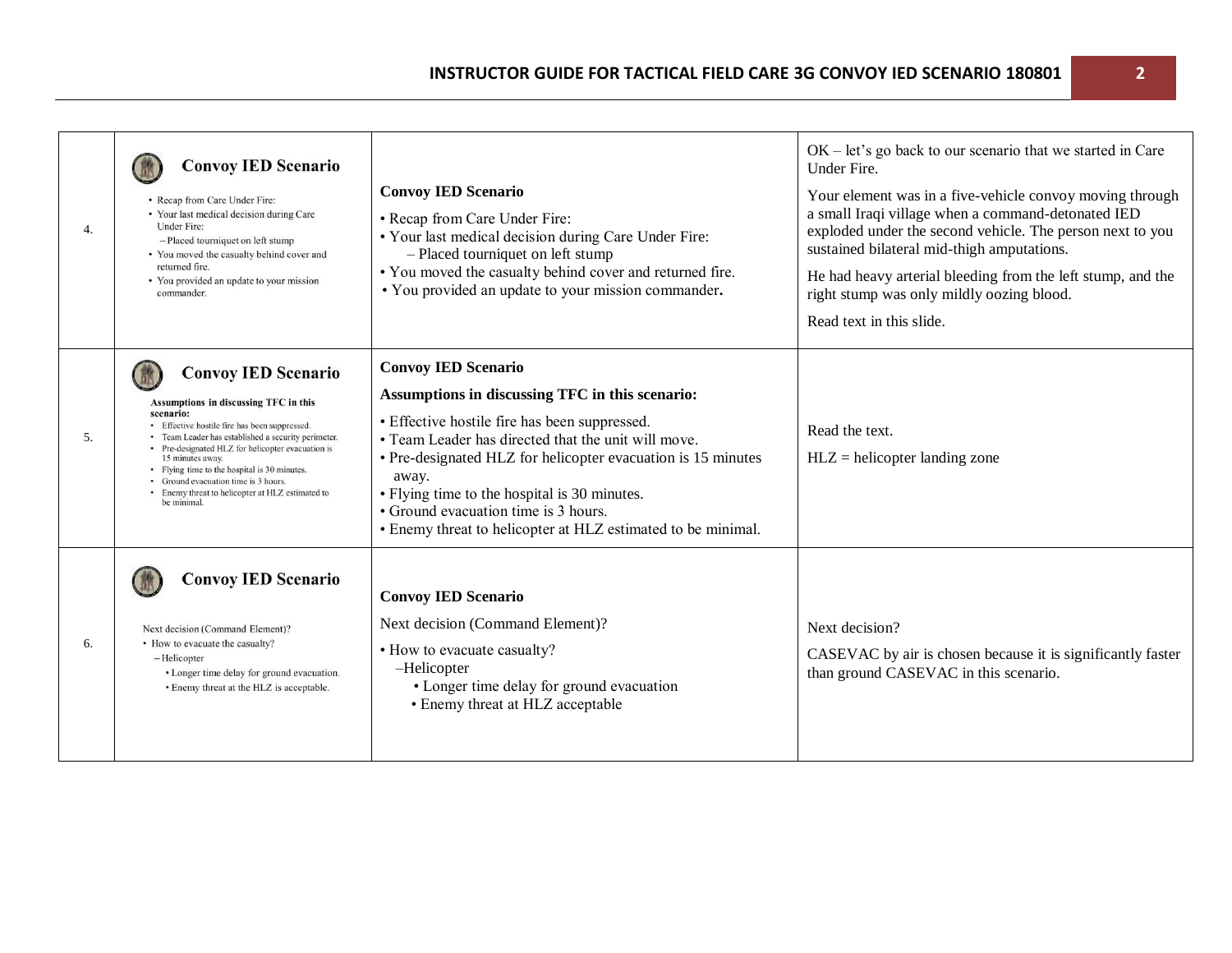| 7. | <b>Convoy IED Scenario</b><br>Next decision (Command Element)?<br>• Load first and treat enroute to the HLZ or treat<br>first and load after?<br>-Load and Go<br>$-Whv?$<br>• You can continue treatment enroute.<br>• Avoids potential second attack at ambush<br>site.                                                                                                                                                                                                              | <b>Convoy IED Scenario</b><br>Next decision (Command Element)?<br>• Load first and treat enroute to the HLZ or treat first and load<br>after?<br>$-$ Load and Go<br>$-W$ hy?<br>• You can continue treatment enroute<br>• Avoids potential second attack at the ambush site.                                                                                                                                                                                                           | Read the text.<br>Get the unit off the $X$ – the enemy now knows where you<br>are. |
|----|---------------------------------------------------------------------------------------------------------------------------------------------------------------------------------------------------------------------------------------------------------------------------------------------------------------------------------------------------------------------------------------------------------------------------------------------------------------------------------------|----------------------------------------------------------------------------------------------------------------------------------------------------------------------------------------------------------------------------------------------------------------------------------------------------------------------------------------------------------------------------------------------------------------------------------------------------------------------------------------|------------------------------------------------------------------------------------|
| 8. | <b>Convoy IED Scenario</b><br>Casualty is still conscious and has no neck or back pain.<br>Next decision?<br>- Do you need spinal immobilization?<br>$-$ No<br>· Not needed unless casualty has neck or back pain<br>$-$ Why?<br>- There is little expectation of a spinal fracture in the absence of neck or back pain in a conscious casualty.<br>- Speed is critical.<br>- NOTE: Casualties who are unconscious from blast<br>trauma should have spinal immobilization if feasible | <b>Convoy IED Scenario</b><br>Casualty is still conscious and has no neck or back pain.<br>Next decision?<br>-Do you need spinal immobilization?<br>$-No$<br>• Not needed unless casualty has neck or back pain<br>$-$ Why?<br>- There is little expectation of a spinal fracture in the<br>absence of neck or back pain in a conscious casualty<br>- Speed is critical.<br>- NOTE: Casualties who are unconscious from blast<br>trauma should have spinal immobilization if feasible. | Read the text.                                                                     |
| 9. | <b>Convoy IED Scenario</b><br>Ten minutes later, you and the casualty are in a<br>vehicle enroute to HLZ.<br>Next action?<br>• Reassess the casualty.<br>- Casualty is now unconscious.<br>- No bleeding from first tourniquet site.<br>- The other stump is bleeding severely.                                                                                                                                                                                                       | <b>Convoy IED Scenario</b><br>Ten minutes later, you and the casualty are in a vehicle enroute to<br>HLZ.<br>Next action?<br>• Reassess the casualty.<br>- Casualty is now unconscious.<br>$-$ No bleeding from first tourniquet site.<br>- The other stump is bleeding severely.                                                                                                                                                                                                      | Read the text.                                                                     |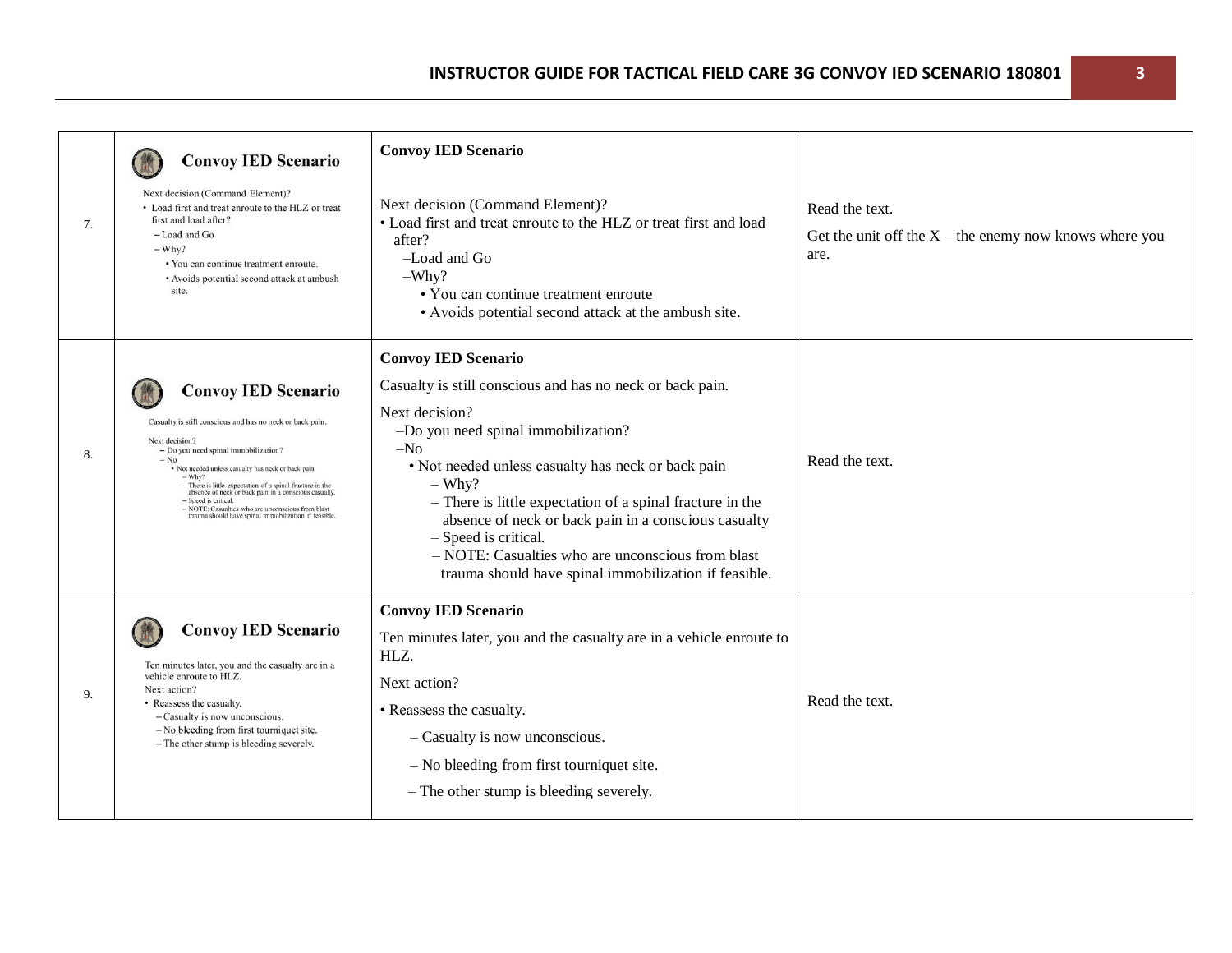|     |                                                                                                                                                                                                                                                                                                                                                             | <b>Convoy IED Scenario</b>                                                                                                                                                                                                                                                                          |                |
|-----|-------------------------------------------------------------------------------------------------------------------------------------------------------------------------------------------------------------------------------------------------------------------------------------------------------------------------------------------------------------|-----------------------------------------------------------------------------------------------------------------------------------------------------------------------------------------------------------------------------------------------------------------------------------------------------|----------------|
| 10. | <b>Convoy IED Scenario</b><br>• Next action?<br>$-$ Place a tourniquet on the 2 <sup>nd</sup> stump.<br>• Next action?<br>- Remove any weapons or ordnance that<br>the casualty may be carrying.<br>• Next action?<br>- Place a nasopharyngeal airway.<br>• Next action?<br>-Make sure he's not bleeding heavily<br>elsewhere.<br>- Check for other trauma. | • Next action?<br>- Place tourniquet on $2nd$ stump<br>• Next action?<br>- Remove any weapons or ordnance that the casualty may be<br>carrying.<br>• Next action?<br>- Place nasopharyngeal airway<br>• Next action?<br>- Make sure he's not bleeding heavily elsewhere<br>- Check for other trauma | Read text      |
| 11. | <b>Convoy IED Scenario</b><br>• Next actions?<br>- Pelvic binding device<br>-Establish IV access - need to give<br>TXA and then resuscitate for shock<br>• Next action?<br>-Administer 1 gram of tranexamic<br>acid (TXA) in 100 cc NS or LR<br>- Infuse slowly over 10 minutes                                                                             | <b>Convoy IED Scenario</b><br>• Next action?<br>- Pelvic binding device<br>- Establish IV access - need to give TXA and then resuscitate<br>for shock<br>• Next action?<br>- Administer 1 gram of tranexamic acid (TXA) in 100 cc NS<br>or LR<br>$-$ Infuse slowly over 10 minutes                  | Read the text. |
| 12. | <b>Convoy IED Scenario</b><br>• Next action?<br>- Begin fluid resuscitation - your convoy<br>carries cold-stored, type O, low-titer<br>whole blood.<br>• Next actions?<br>-Hypothermia prevention<br>$-IV$ antibiotics<br>$-$ Pulse ox monitoring<br>- Continue to reassess the casualty.                                                                   | <b>Convoy IED Scenario</b><br>• Next action?<br>- Begin fluid resuscitation - your convoy carries cold-stored,<br>type O, low-titer whole blood.<br>• Next actions<br>- Hypothermia prevention<br>IV antibiotics<br>Pulse ox monitoring<br>- Continue to reassess casualty.                         | Read the text. |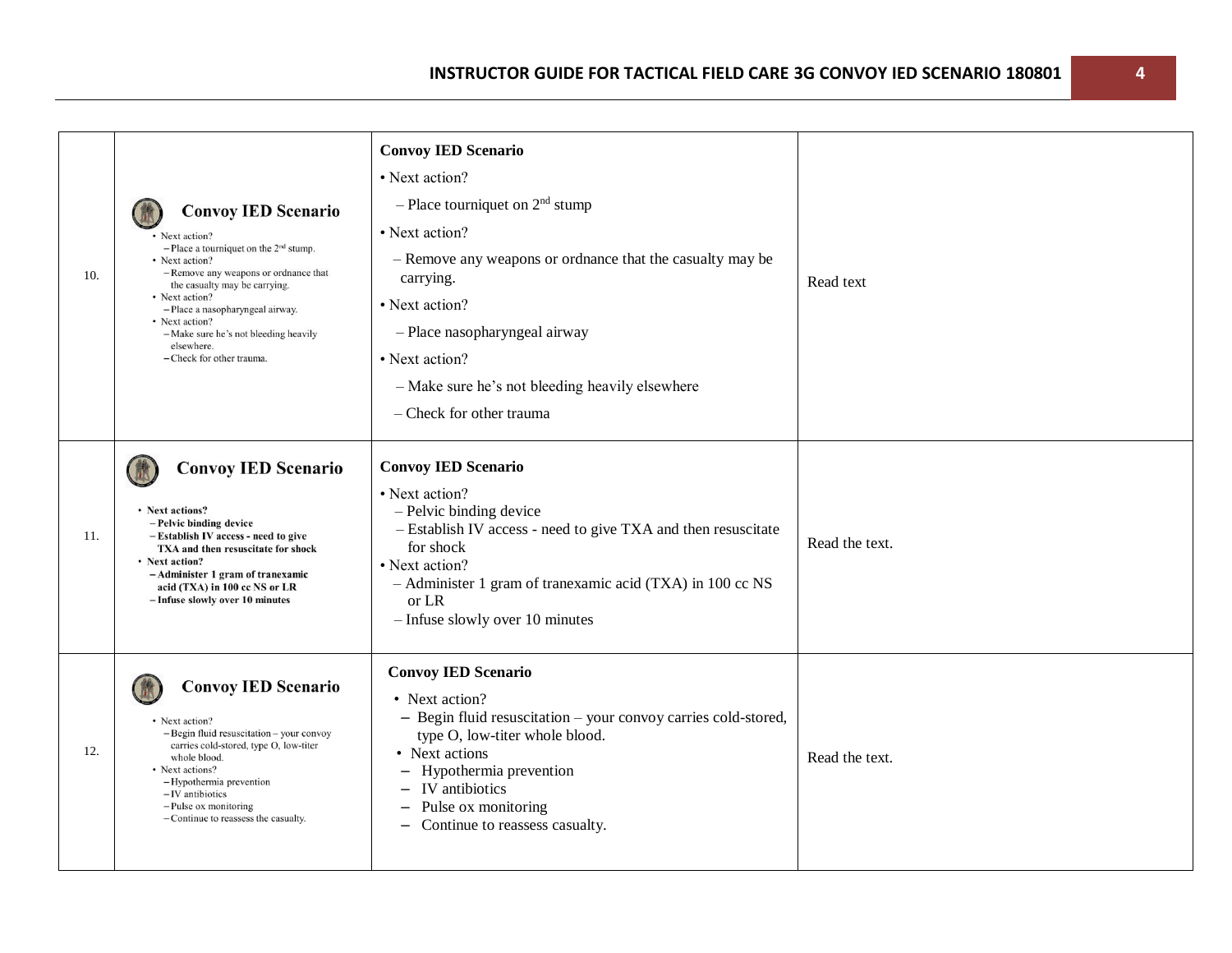| 13. | <b>Convoy IED Scenario</b><br>What is your 9-line?<br>Line 1: Grid NS 12345678<br>Line 2: 38.90, Convoy 6<br>Line 3: 1 Urgent<br>Line 4: Whole blood, oxygen, advanced airway<br>Line $5:1$ litter<br>Line 6: Secure<br>Line 7: VS-17 (Orange Panel)<br>Line 8: U.S. Military<br>Line 9: Flat field<br>* Some individuals recommend adding a<br>tenth line: the casualty's vital signs | <b>Convoy IED Scenario</b><br><b>What is your 9-line?</b><br>Line 1: Grid NS 12345678<br>Line 2: 38.90, Convoy 6<br>Line 3: 1 Urgent<br>Line 4: Whole blood, oxygen, advanced airway<br>Line 5: 1 litter<br>Line 6: Secure<br>Line 7: VS-17 (Orange Panel)<br>Line 8: U.S. Military<br>Line 9: Flat field<br>* Some individuals recommend adding a tenth line: the<br>casualty's vital signs | Line 1: Pickup location<br>Line 2: Radio frequency, call sign and suffix<br>Line 3: Number of casualties by precedence (evacuation)<br>category<br>Line 4: Special equipment required<br>Line 5: Number of casualties by type (ambulatory vs. litter)<br>Line 6: Security of pickup site (wartime) or number/type<br>Line 7: Method of marking pickup site<br>Line 8: Casualty's nationality and status<br>Line 9: Terrain description at Landing Site; NBC<br>contamination if applicable |
|-----|----------------------------------------------------------------------------------------------------------------------------------------------------------------------------------------------------------------------------------------------------------------------------------------------------------------------------------------------------------------------------------------|----------------------------------------------------------------------------------------------------------------------------------------------------------------------------------------------------------------------------------------------------------------------------------------------------------------------------------------------------------------------------------------------|--------------------------------------------------------------------------------------------------------------------------------------------------------------------------------------------------------------------------------------------------------------------------------------------------------------------------------------------------------------------------------------------------------------------------------------------------------------------------------------------|
| 14. | <b>Convoy IED Scenario</b><br>Your convoy has now arrived at the HLZ.<br>Next steps?<br>• Continue to reassess the casualty and prepare for helo<br>transfer.<br>- Ensure the casualty has no remaining weapons or<br>comms gear before loading him on the helo.<br>- Secure the casualty's personal effects per unit SOP.<br>- Document casualty status and treatment.                | <b>Convoy IED Scenario</b><br>Your convoy has now arrived at the HLZ<br>Next steps?<br>• Continue to reassess the casualty and prepare for helo<br>transfer.<br>- Ensure the casualty has no remaining weapons or comms<br>gear before loading him on the helo.<br>- Secure the casualty's personal effects per unit SOP.<br>- Document casualty status and treatment                        | At this point, the Flight Medic assumes care of the casualty.<br>The Convoy IED Scenario will continue in TACEVAC.                                                                                                                                                                                                                                                                                                                                                                         |
| 15. | 做<br><b>Remember</b><br>• The TCCC guidelines are not a rigid<br>protocol.<br>• The tactical environment may require<br>some modifications to the guidelines.<br>• Think on your feet!                                                                                                                                                                                                 | Remember<br>• The TCCC guidelines are not a rigid protocol.<br>• The tactical environment may require some modifications to the<br>guidelines.<br>• Think on your feet!                                                                                                                                                                                                                      | Every tactical scenario will have some features that are<br>unique and may require some change to your plan.                                                                                                                                                                                                                                                                                                                                                                               |